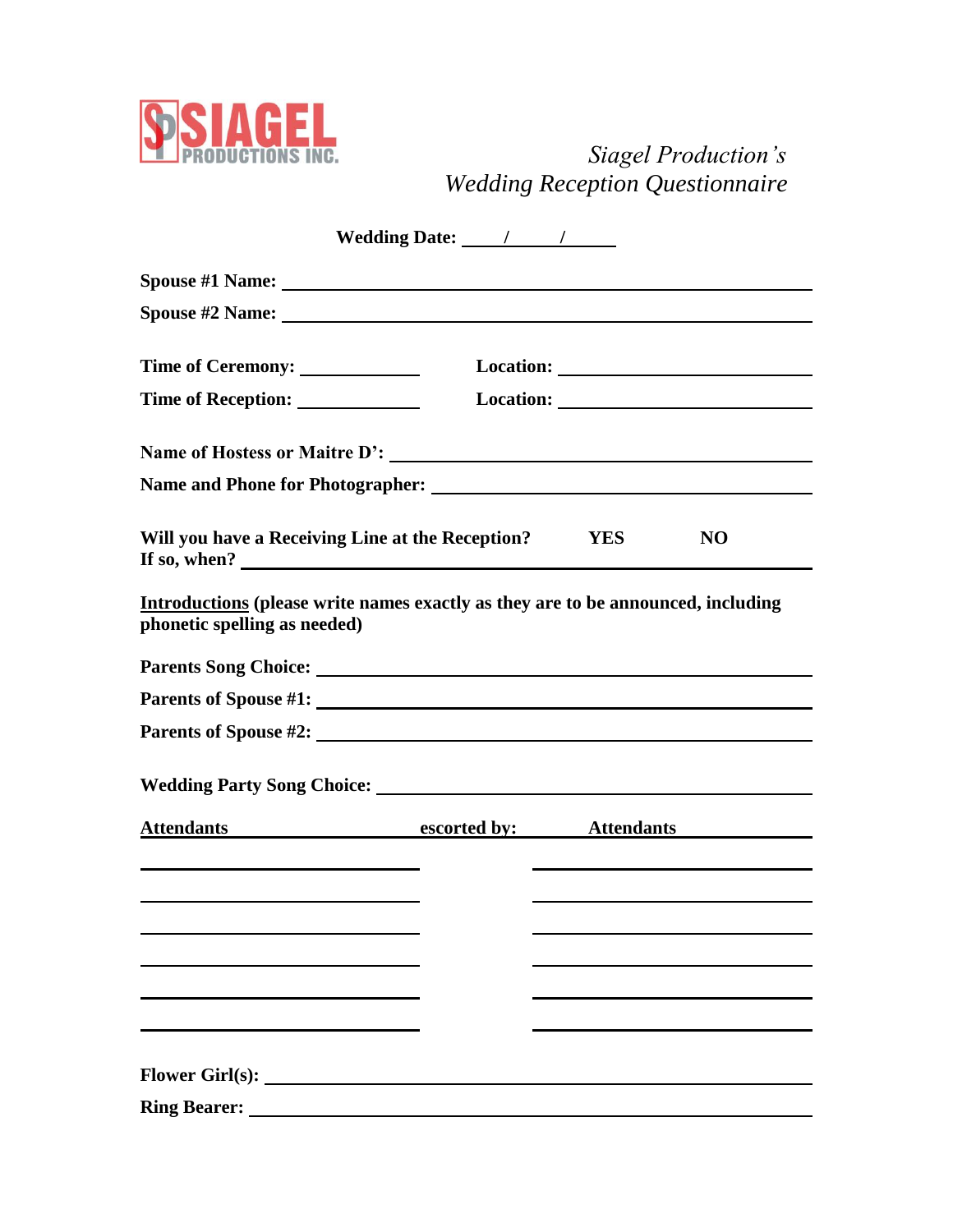**Maid/Matron of Honor:** 

**Best Man:** 

**How will the couple be introduced?**

**Song Choice:** 

| <b>First Dance</b>                                                                                                                                                                                                                   | <b>Song Choice:</b>         |  |            |                |  |  |  |
|--------------------------------------------------------------------------------------------------------------------------------------------------------------------------------------------------------------------------------------|-----------------------------|--|------------|----------------|--|--|--|
| Please submit your first dance song link, or e-mail the actual song file to your event                                                                                                                                               |                             |  |            |                |  |  |  |
| coordinator. We would love to ensure that you have the correct version of your                                                                                                                                                       |                             |  |            |                |  |  |  |
| important first dance!                                                                                                                                                                                                               |                             |  |            |                |  |  |  |
| <b>Time of First Dance:</b>                                                                                                                                                                                                          | <b>After Introductions</b>  |  |            |                |  |  |  |
| (Check One)                                                                                                                                                                                                                          | <b>Between Meal Courses</b> |  |            |                |  |  |  |
| <b>After Cake Cutting Ceremony</b>                                                                                                                                                                                                   |                             |  |            |                |  |  |  |
|                                                                                                                                                                                                                                      | <b>After Meal</b>           |  |            |                |  |  |  |
|                                                                                                                                                                                                                                      |                             |  |            |                |  |  |  |
| Will the wedding party be invited up for the first dance?                                                                                                                                                                            |                             |  | <b>YES</b> | <b>NO</b>      |  |  |  |
| <b>Names and Order of Toasts/Blessings</b>                                                                                                                                                                                           |                             |  |            |                |  |  |  |
| 1)                                                                                                                                                                                                                                   |                             |  |            |                |  |  |  |
| 2)                                                                                                                                                                                                                                   |                             |  |            |                |  |  |  |
| 3)                                                                                                                                                                                                                                   |                             |  |            |                |  |  |  |
|                                                                                                                                                                                                                                      |                             |  |            |                |  |  |  |
| Will you be performing a Cake Cutting Ceremony? YES<br><b>Song Choice:</b>                                                                                                                                                           |                             |  |            | <b>NO</b>      |  |  |  |
| <b>Time of Cake Cutting:</b>                                                                                                                                                                                                         |                             |  |            |                |  |  |  |
| (Check One)                                                                                                                                                                                                                          | After main course           |  |            |                |  |  |  |
| <b>Number of courses:</b>                                                                                                                                                                                                            |                             |  |            |                |  |  |  |
| Will your meal be: SERVED / STATIONS / BUFFETT                                                                                                                                                                                       |                             |  |            |                |  |  |  |
| Will the couple dance with their Parents? YES                                                                                                                                                                                        |                             |  | <b>NO</b>  |                |  |  |  |
| Song Choices: <u>New York: New York: New York: New York: New York: New York: New York: New York: New York: New York: New York: New York: New York: New York: New York: New York: New York: New York: New York: New York: New Yor</u> |                             |  |            |                |  |  |  |
| <b>Please submit your parent/child dances song link, or e-mail the actual song files to</b>                                                                                                                                          |                             |  |            |                |  |  |  |
| your event coordinator. We would love to ensure that you have the correct version of                                                                                                                                                 |                             |  |            |                |  |  |  |
| <b>your important moments!</b>                                                                                                                                                                                                       |                             |  |            |                |  |  |  |
| Announce that centerpieces are to be given away?                                                                                                                                                                                     |                             |  | <b>YES</b> | N <sub>O</sub> |  |  |  |
| How?                                                                                                                                                                                                                                 |                             |  |            |                |  |  |  |